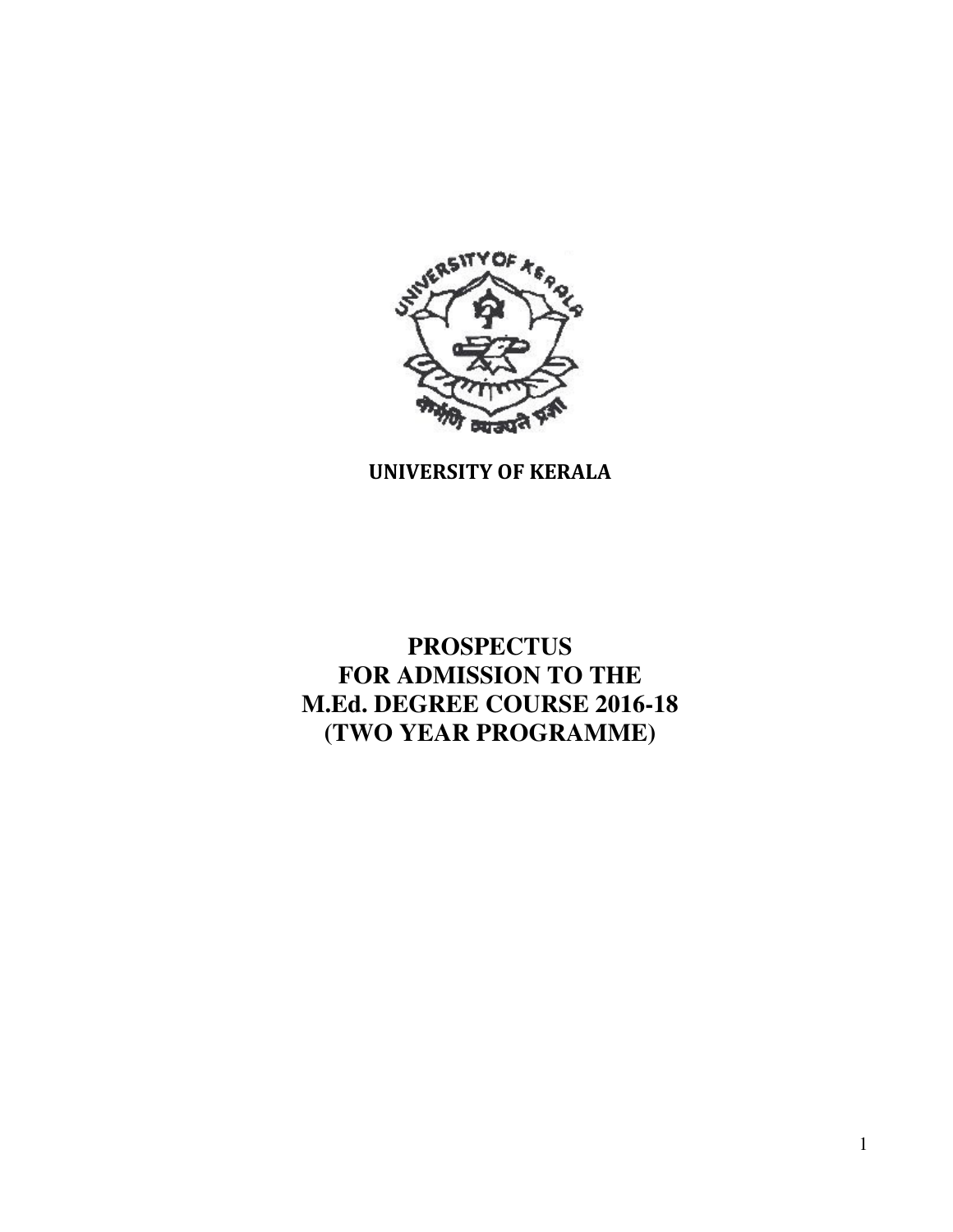# **UNIVERSITY OF KERALA**

# **PROSPECTUS FOR ADMISSION TO THE TWO YEAR M. Ed. DEGREE COURSE OFFERED IN THE AFFILIATED COLLEGES OF TEACHER EDUCATION FOR THE ACADEMIC YEAR 2016-18**

(As per NCTE Regulations 2014)

#### **1. Introduction**

- **1.1** Applications are invited for admission to the M. Ed Degree Course offered in the Affiliated Colleges of Teacher Education for the academic year 2016 – 2018. The Application forms shall be issued by the colleges concerned and the candidates have to submit the duly filled in applications to the respective colleges itself.
- **1.2** Prospectus issued during the previous years is not valid for the year 2016-2017.
- **1.3** Admissions to the seats is to be filled by the Principals of the respective colleges on the basis of marks obtained in the qualifying examination.
- **1.4** The Prospectus is subject to modifications/additions/deletions as may be considered necessary by the University.

### **2**. **Duration and Details of the course**

. This is a professional course leading to a Masters Degree in Education. The duration of the course shall be two years comprising four semesters of six months each. The course of study shall be by regular attendance for the requisite number of lectures, practical training, field study and internship.

The 2-year M.Ed. programme is designed to provide opportunities for students to extend as well as deepen their knowledge and understanding of Education, specialize in select areas and also develop teaching and research capacities, leading to specialization in Elementary Education, Secondary or Senior Secondary Education or Higher Education.

. The course comprises of areas as follows: Perspective Core Subjects( **PCS)**, Teacher Education Core **(TEC),** Tool Core subjects (**TCS** ), Special Core subject **(SCS),** Self Development Courses **(SDC),** Specialisation in Elective subjects **(SES) – 2 sets,** internship/Field attachment and Research leading to Dissertation

| <b>Special Elective Subjects permitted for M.Ed Degree</b> |                                                               |  |
|------------------------------------------------------------|---------------------------------------------------------------|--|
| <b>SES Set 1</b>                                           | <b>SES Set 2</b>                                              |  |
| <b>Advanced Mathematics Education</b>                      | <b>Educational and Vocational</b><br>Guidance and Counselling |  |
| <b>Advanced Science Education</b>                          | Tools and Techniques of<br>Assessment in Education            |  |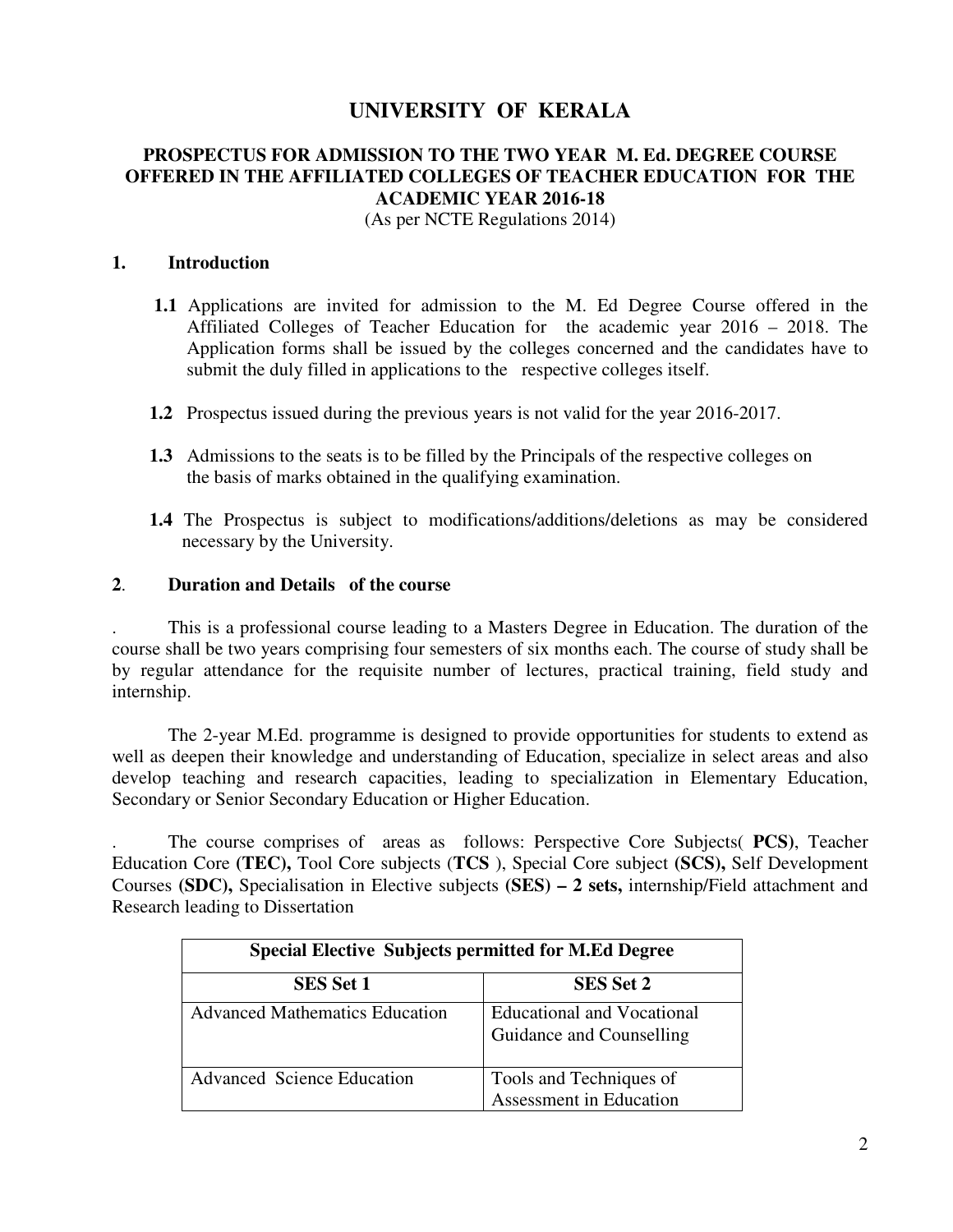| <b>Advanced English Language</b>         | Trends and Innovations in      |
|------------------------------------------|--------------------------------|
| Education                                | <b>Educational Technology</b>  |
| <b>Advanced Hindi Language Education</b> | <b>Economics of Education</b>  |
|                                          |                                |
| Advanced Malayalam Language              | Life skill Education           |
| Education                                |                                |
| <b>Advanced Sanskrit language</b>        | Mental Hygiene and Child       |
| Education                                | Development                    |
| <b>Advanced Tamil language Education</b> | Early Childhood Care and       |
|                                          | Education                      |
| Advanced Arabic language                 | <b>Inclusive Education</b>     |
| Education                                |                                |
| <b>Advanced Social Science Education</b> | <b>Environmental Education</b> |
|                                          |                                |
| <b>Advanced Commerce Education</b>       | Human Rights and Value         |
|                                          | Education                      |
| <b>Advanced Geography Education</b>      | <b>Comparative Education</b>   |
|                                          |                                |
|                                          |                                |

The candidates are required to choose any one elective from each Set. However the elective from Set I will be allotted as per the optional at B.Ed level.

# **3. Availability of seats in affiliated colleges.**

| SI.<br>No. | <b>Name of the College</b>          | <b>Status of the</b><br>Course | <b>University</b><br>sanctioned<br>strength |
|------------|-------------------------------------|--------------------------------|---------------------------------------------|
| 1.         | Govt. College of Teacher Education, | Government                     |                                             |
|            | Thycaud, Thiruvananthapuram.        |                                | 35                                          |
| 2.         | N.S.S Training College,             | Aided                          |                                             |
|            | Pandalam                            |                                | 25                                          |
| 3.         | Mar Theophilus Training College,    | Un-aided                       |                                             |
|            | Nalanchira, Thiruvananthapuram      | Course                         | 25                                          |
| 4.         | Karmela Rani Training College,      | Aided                          |                                             |
|            | Kollam                              |                                | 12                                          |
| 5.         | Peet Memorial Training College,     | Un-aided                       | 25                                          |
|            | Mavelikkara                         | Course                         |                                             |
| 6.         | <b>Baselios Marthoma Mathews II</b> | Self-financing                 |                                             |
|            | Training College, Kottarakara       |                                | 35                                          |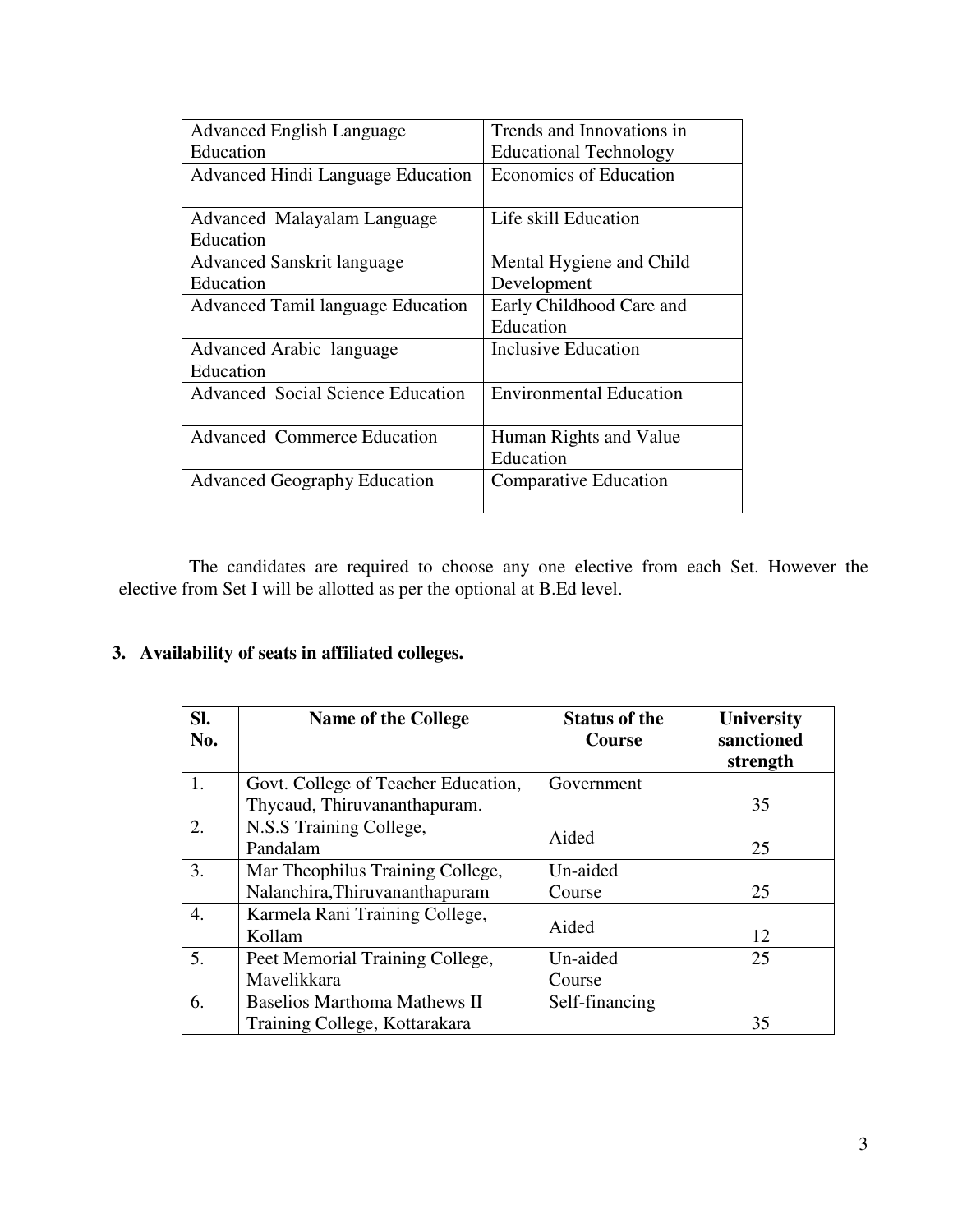| 7.  | Sri. Vidhyadhiraja Model College  | Self-financing |    |
|-----|-----------------------------------|----------------|----|
|     | of Teacher Education, Vendar,     |                | 25 |
|     | Kottarakkara, Kollam              |                |    |
| 8.  | BNV College of Teacher Education, | Self-financing |    |
|     | Thiruvallam, Thiruvananthapuram   |                | 25 |
| 9.  | New B. Ed College, Nellimoodu,    | Self-financing |    |
|     | Thiruvananthapuram                |                | 35 |
| 10. | <b>Buddha College of Teacher</b>  | Self-financing |    |
|     | Education, Muthukulam, Alappuzha  |                | 35 |
| 11. | <b>Fathima Memorial Training</b>  | Self-financing |    |
|     | College, Vadakkevila, Kollam      |                | 35 |

### **4. Eligibility for Admission and Reservation of seats**

- 4.1 Eligibility of admission, Norms for admission and reservation of seats for the M.Ed Degree Programme shall be in accordance with stipulations of the University of Kerala/The Govt. of Kerala and NCTE from time to time.
- 4.2 Candidates seeking admission to the M.Ed Degree programme must possess a B.Ed Degree of the University of Kerala or any other B.Ed Degree recognized as equivalent thereto by the University of Kerala, with a minimum of 55% marks in aggregate.
- 4.3 Candidates shall satisfy all the academic eligibility requirements at the time of notification for admission.
- 4.4 The number of seats reserved under open /community/management quota in various colleges shall be made on the basis of the criteria stipulated by the University .
- 4.5 3% of the total seats shall be reserved for the Person with Disabilities(PWD).
- 4.6 One seat in Govt. College of Teacher Education, Thycaud, Thiruvananthapuram shall be reserved for the teachers working in Govt./Aided Institutions (LP/UP/H.S/H.S.E/V.H.S.E and Colleges)

# **5. Relaxation of marks**

Relaxation of 5% marks for SC/ST candidates and 2% for SEBC candidates will be allowed.

# **6. Categorisation of seats**

- **6.1 Merit seats**: The seats in the Govt./Aided/Self-financing Teacher Education colleges that are filled purely on the basis of merit.
- **6.2 Management seats**: The seats that are filled by the managements concerned of the Aided/ Self financing colleges and in Aided colleges where M.Ed programme is offered on Un-aided mode.
- **6.3 Community merit seats :** Seats filled on the basis of merit from the candidates belonging to the community which runs the college (Applicable only to NSS Training College, Pandalam)
- **7.** Mandatory Reservation : Leaving the seats set apart (3%) for persons with disabilities, the remaining seats shall be distributed as per the mandatory reservation principle as follows: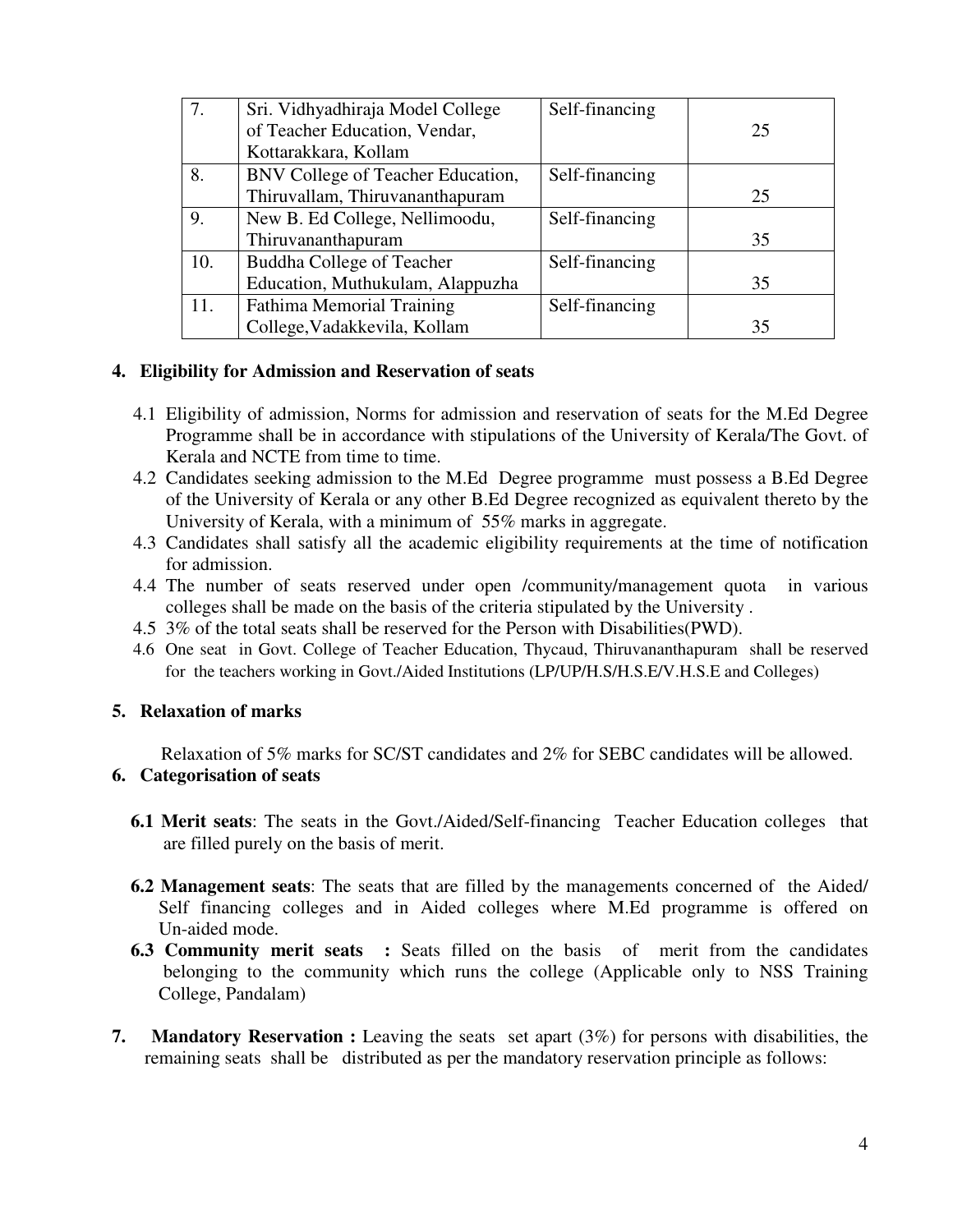# **7.1 Govt. College**

| Sl.<br>No. | Category                                                         |                                         | Percentage( $\%$ ) | <b>Total</b> |
|------------|------------------------------------------------------------------|-----------------------------------------|--------------------|--------------|
| 1.         | <b>Open Merit</b>                                                |                                         | 64                 | 64%          |
| 2.         | <b>Socially and Educationally</b><br><b>Backward Class(SEBC)</b> |                                         |                    |              |
|            | a.                                                               | <b>Ezhava</b>                           | 9                  |              |
|            | b.                                                               | <b>Muslim</b>                           | 8                  |              |
|            | c.                                                               | <b>Other Backward</b><br>Hindu(OBH)     | 5                  | $26\%$       |
|            | d                                                                | Latin Catholic(LC)                      | $\mathbf{2}$       |              |
|            | e                                                                | <b>Other Backward</b><br>Christian(OBX) | $\mathbf{1}$       |              |
|            | f.                                                               | Kudumbi                                 | $\mathbf{1}$       |              |
| 3.         | a.                                                               | <b>Scheduled Caste(SC)</b>              | 8                  | $10\%$       |
|            | b.                                                               | <b>Scheduled Tribe(ST)</b>              | $\overline{2}$     |              |

# **7.2 Aided College (NSS Training College Pandalam)**

| Sl.No. | Category                   | Percentage $(\% )$ |
|--------|----------------------------|--------------------|
| 1.     | <b>Open Merit</b>          | 55                 |
| 2.     | Scheduled caste(SC)        | 15                 |
| З.     | <b>Scheduled Tribe(ST)</b> | 05                 |
| 4.     | <b>Community Quota</b>     | 10                 |
| 5.     | <b>Management Quota</b>    | 15                 |

- Note: 1. Academic eligibility of candidates admitted under the management quota shall be the same as prescribed in the prospectus.
	- 2. The unfilled seats if any under the community quota shall be filled from open merit.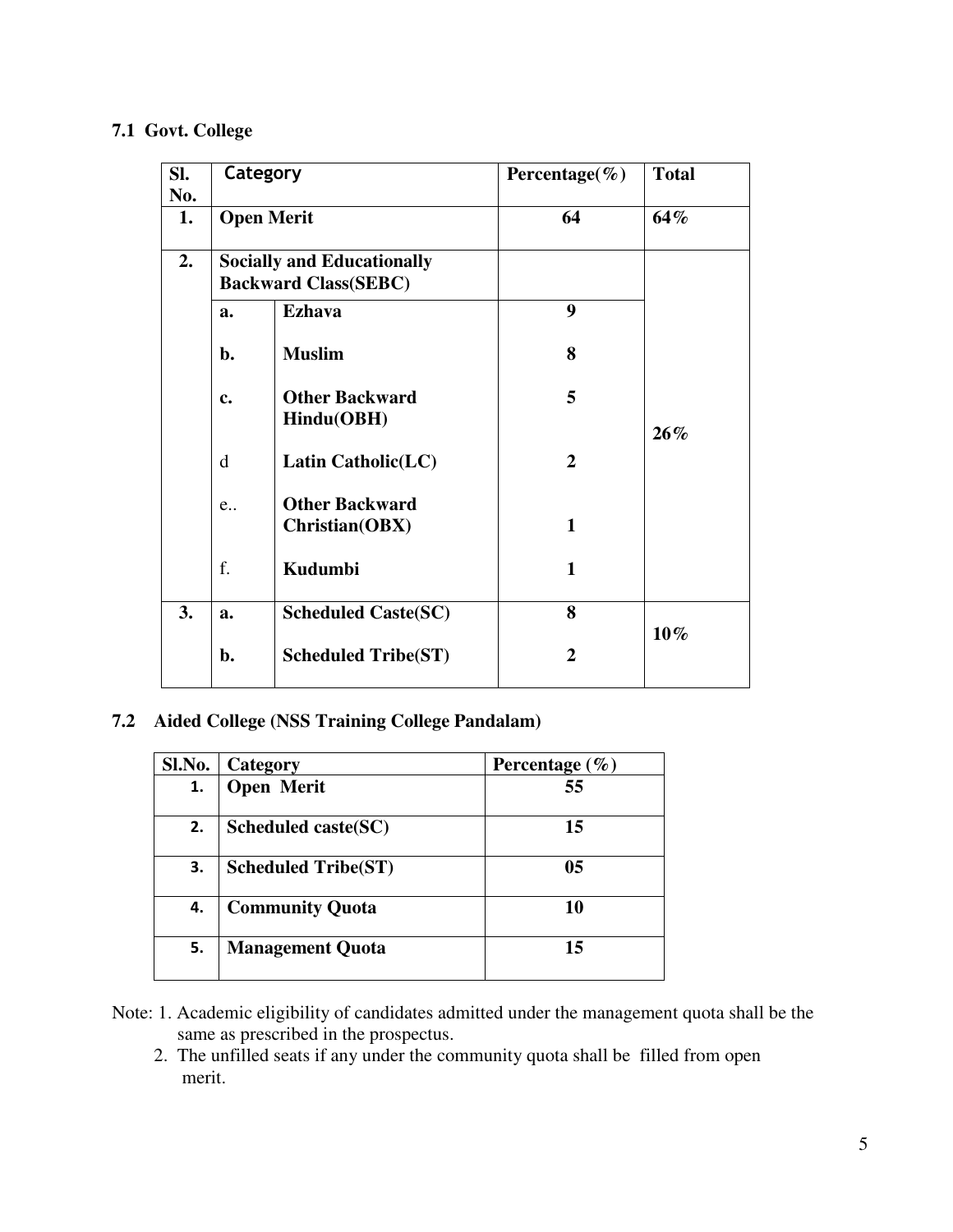# **7.3 Private Self-financing Colleges and Aided Colleges where M.Ed Programme is offered on Un-aided mode**

50% of the seats shall be filled from the open merit following the mandatory reservation shown in the clause 7.1 and the remaining 50% shall be filled by the managements concerned.

# **8 . Mode of selection and weightage of marks**

- 8.1 The total marks obtained for the B.Ed Degree Examination shall be the basis for selection.
- 8.2 The admission shall be done by the respective colleges on the basis of merit and reservation policy. The admission to self financing colleges shall be monitored by the Director of Collegiate Education and the Registrar of the University.
- 8.3 The allotment of the M.Ed. seats in the above eleven Colleges for the Academic Year 2016- 2017 will be made from the rank list prepared by the Colleges concerned.
- 8.4 The allotment shall be made subject wise from the rank list published for the same as mentioned above according to the merit.
- 8.5 The distribution of seats among different optional subjects shall be made on the basis of proportionate number of applicants in various subjects provided that optional subject is offered at B.Ed level in the College.
- 8.6 In the case of the rank list of candidates belonging to SC/ST category in a particular subject becoming exhausted and the seats reserved for them reaming vacant, those seats shall be transferred to another subject in the same College according to the availability of SC/ST candidates based on merit. In case all the candidates belonging to SC/ST category in the rank list of all subjects become exhausted, those seats shall be filled by inviting fresh applications (twice). If there are seats still unfilled those seats shall be filled from the OEC category according to the availability of candidates on the basis of merit. In case if all the OEC candidates in the whole rank list become exhausted, those seats shall be treated as open merit seats.
- 8.7 Reservation seats are filled only after filling the merit seats of the College.
- 8.8 Selected candidates shall have to produce the original certificates of the qualifying degree and other documents like income certificate, community certificate, Eligibility certificate at the time of admission.
- 8.9 The rank list shall be prepared on the basis of the marks scored by the candidate in the B. Ed examination and considering other weightages.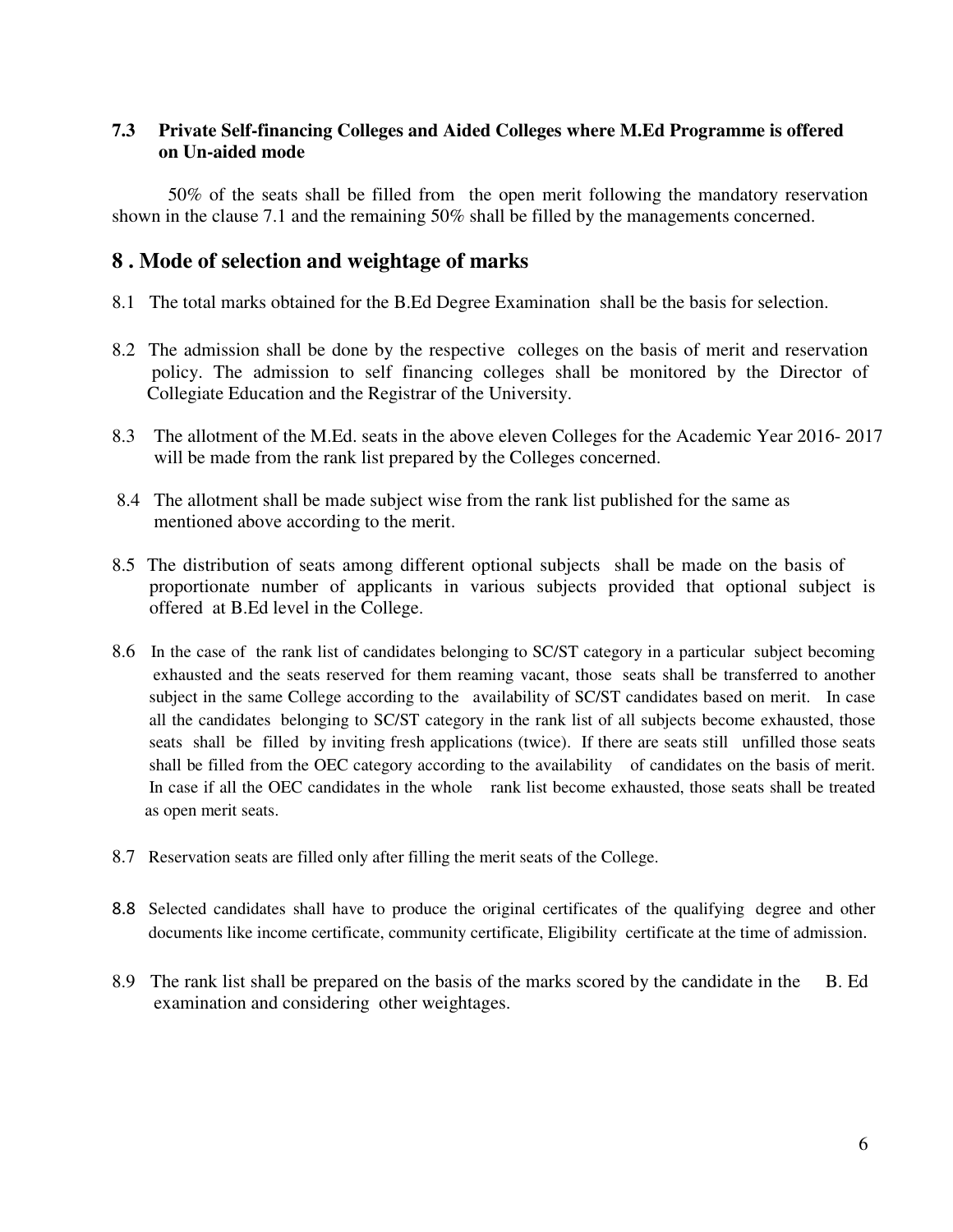- 8.10 An additional weightage shall be given to the candidates with Post Graduate Degree (MA/MSc/M.Com) in the respective area of specialization at B.Ed while preparing rank list. The weightage shall be of 15 marks for those having first class with distinction/ 10 marks for those having first class/ 5 marks for those having second class and 3 marks for those having a pass in the respective Post Graduate Examination.
- 8.11 Weightage of 2 marks for each year of Teaching experience in Govt. / aided / recognized institutions subject to a maximum of 10 marks. No weightage shall be given to teaching experience of duration less than 6 months. The weightage shall be given on the basis of an Experience Certificate produced which is countersigned by an authorized Official Signatory such as the AEO/DEO/DDCE/DHSE/DVHSE. Experience shall be counted in completed months.  $[(2/12) \times (X),$ where X is the number of months of service]. Days will not be counted.
- 8.12 A weightage of 10 marks be given to candidates who have passed B. Ed Degree from the University of Kerala.
- 8.13 No rounding off of percentage of marks is allowed.
- 8.14 When grades alone are given instead of marks for the qualifying degree , the candidate shall provide the details of the grading system.
- 8.15 There is no age limit for admission to M.Ed Degree Course.

### **9. Documents to be attached along with the application**

- 9.1 The candidates who claim reservation of seats (SC/ST/SEBC//PWD quota) shall produce the relevant certificate from the competent authority obtained within twelve months prior to the date of notification and income certificate where applicable.
- 9.2 The candidates who are eligible for SEBC quota must furnish a Non-creamy layer certificate.

#### **10. Fees Structure**

| SI.<br>No. | <b>Status of the Course</b>                         | <b>Annual Course Fee</b> | <b>Caution Deposit</b> |
|------------|-----------------------------------------------------|--------------------------|------------------------|
|            | Govt./Aided                                         | Rs. 4,795/-              | $Rs. 600/-$            |
|            | Self-financing/ Unaided<br>Course in aided Colleges | Rs. 40,000/-             | $Rs. 5,000/-$          |